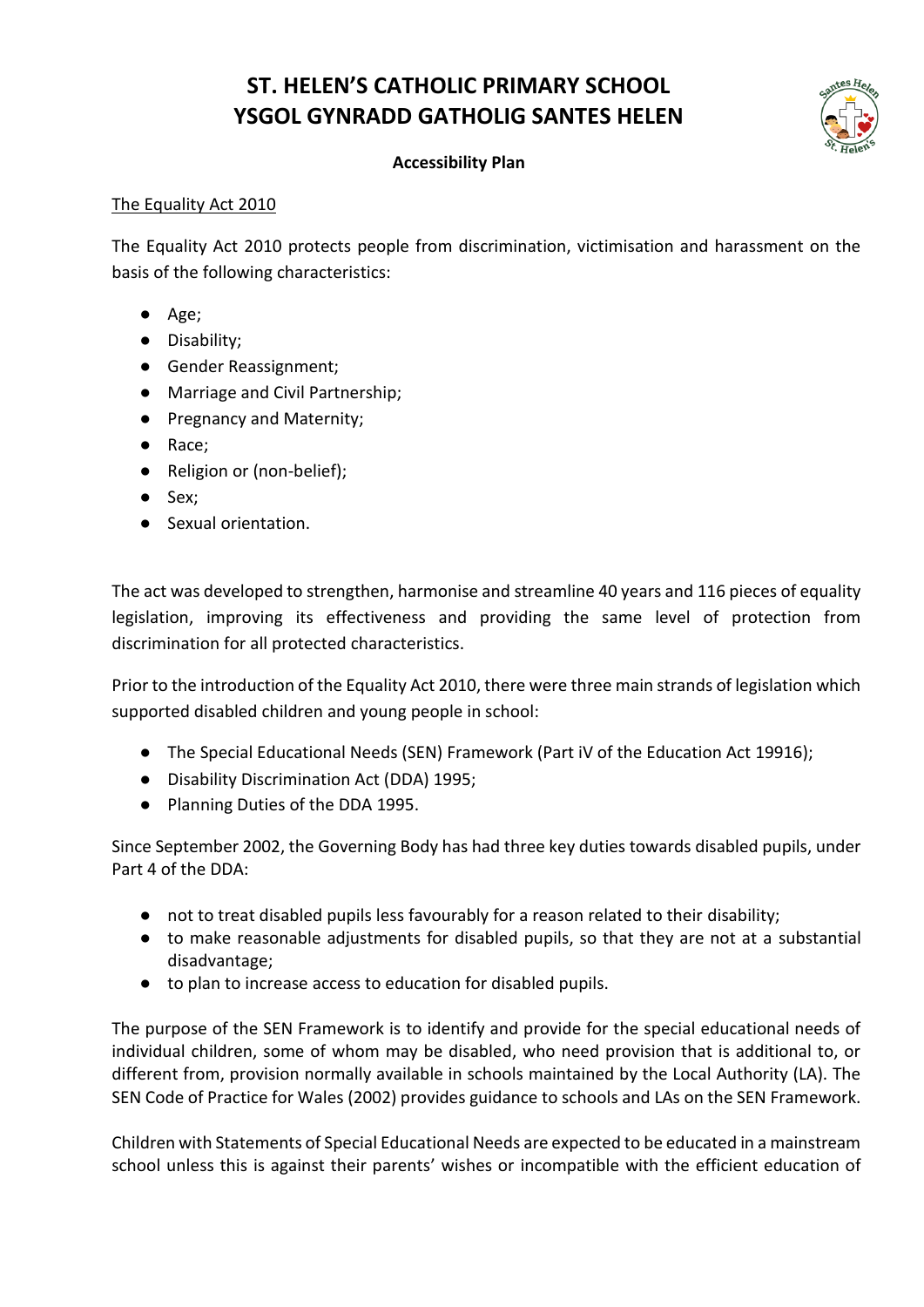other children. It is reasonable to expect that planning to increase access for disabled pupils will support the inclusion of children and young people with Statements of Special Educational Needs.

From 1996, schools and LAs had already held statutory responsibilities under the DDA and, since September 2002, it had been unlawful for schools and LAs to discriminate against disabled pupils in their arrangements for admissions and exclusions and for the provision for education and associated services

## Definitions

The Equality Act 2010 defines a disabled pupil as 'a person who has a physical or mental impairment that has a substantial and long-term effect on his or her ability to carry out normal day to day activities'.

Physical or mental impairment includes sensory impairments and learning difficulties. The definition also covers certain medical conditions when they have a long term and substantial effect on a person's everyday life. Mental health conditions are also covered when they are clinically wellrecognised illnesses.

The definition only includes 'Those whose impairments are more than minor or trivial, and extend beyond the normal range of differences and ability that exist'.

Children and young people with a disability should not automatically be considered to have a special educational need. The Education Act (1996) states that 'children have a special educational need if they have a learning difficulty which calls for special educational provision to be made for them'. Children and young people have a learning difficulty if they:

- Have a significantly greater difficulty in learning than the majority of children or young people the same age;
- Have a disability which prevents or hinders them from making use of educational facilities of the kind generally provided for children and young people of the same age in schools within the area of the Local Authority; and
- Are under compulsory school age and fall within the above definitions, or would do so if special educational provision was not made for them.

This plan sets out the proposals of the Governing Body of St. Helen's Catholic Primary School to increase access to education for disabled pupils in the three areas required by the planning duties in the DDA:

- increasing the extent to which disabled pupils can participate in the school curriculum;
- improving the environment of the school to increase the extent to which disabled pupils can take advantage of education and associated services;
- improving the delivery to disabled pupils of information, which is provided in writing for pupils who are not disabled.

It is a requirement that the school's accessibility plan is resourced, implemented, reviewed and revised as necessary and reported on annually. At the end of this document is our action plan and detail showing how the school will address the priorities identified in the plan.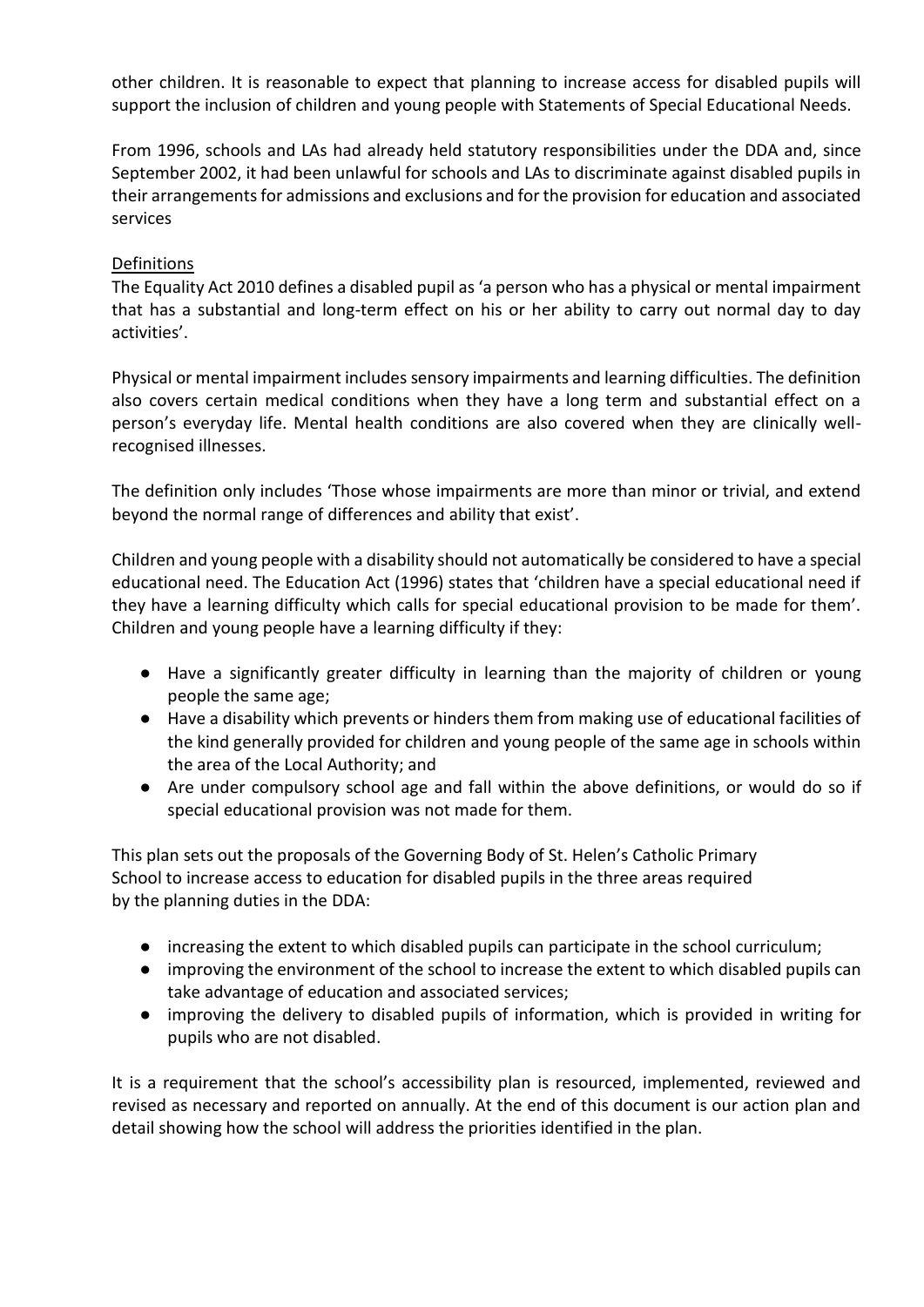## Context

St. Helen's Catholic Primary School is a voluntary aided school. The school comprises of several buildings covering two sites. These buildings are of one storey constructions. The Foundation Phase Site was built in the 1900's and the Key Stage Two Site was built in the 1970's.

St. Helen's Catholic Primary School is committed to offering an inclusive curriculum whatever the pupil's needs or abilities. Not all pupils with disabilities have special educational needs and not all students with SEN meet the definition for disability. This Accessibility Plan covers all of these pupils.

This Accessibility Plan exists to ensure that we fulfil our vision to 'Provide the highest quality education for all our children, developing their full potential spiritually, morally, socially and academically'.

We aim to:

- Identify students with special educational needs and disabilities and ensure that their needs are met;
- Ensure that students with special educational needs and disabilities are able to join in with all the activities of the school;
- To ensure that all learners make the best possible progress;
- To ensure that parents are informed of both their child's special needs and progress and that there is effective communication between parents and school.

## **IMPROVING PARTICIPATION IN THE CURRICULUM**

The School will:

- Provide a broad and balanced curriculum for all pupils;
- Continue to develop approaches to the differentiation of the curriculum to enable increased access for pupils with disabilities;
- Identify all pupils and known prospective pupils who face barriers to learning and full participation;
- Consider pupils, and prospective pupils, assessed needs and consider any reasonable adjustment which may be necessary to enable them to participate;
- Develop curriculum audits which review patterns of achievement and participation by disabled pupils in different areas of the curriculum;
- Audit the approaches used when planning and delivering the curriculum;
- Audit staff training needs in relation to increasing participation in the curriculum;
- Consider developing resource banks detailing ideas and approaches which support increased participation in the curriculum;
- Audit pupil, and prospective pupil needs, in relation to the wider provision of school, including after school clubs; leisure, sporting and cultural activities and educational visits;
- Seek to develop and share good practice in this area and access the opportunities provided by the Local Authority and other schools to facilitate this process.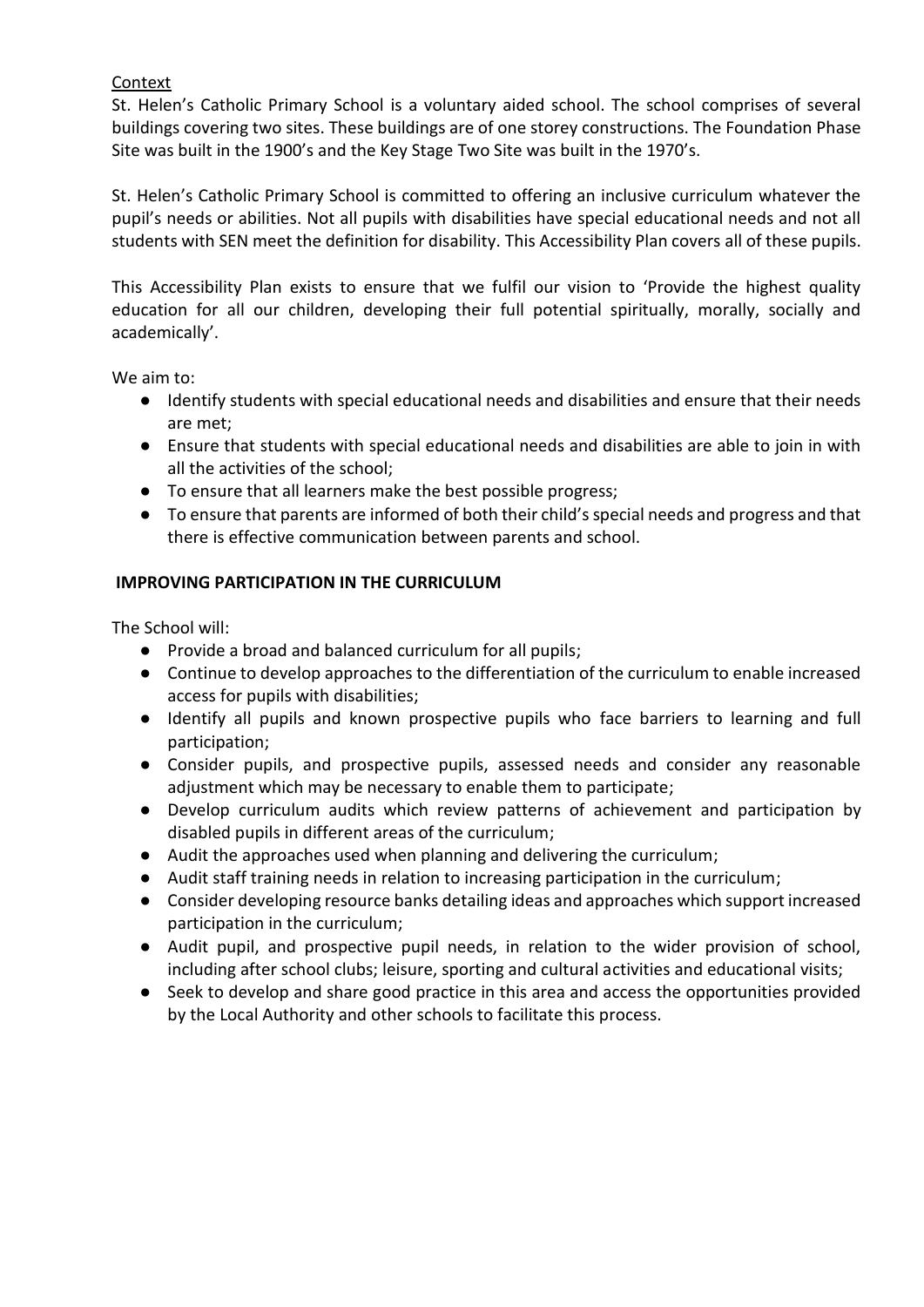#### **IMPROVING THE PHYSICAL ENVIRONMENT OF SCHOOLS FOR DISABLED PUPILS**

The School will:

- Ensure an internal access audit has been completed and incorporate the outcome into school planning;
- Seek to include minor building works or developments to improve accessibility identified by the school, or through the access audit, into the school improvement plan;
- Continue to provide specialist aids/equipment to individual pupils within the terms of the agreement described above;
- Ensure training is made available to the Governors and school staff as necessary to raise awareness of school responsibilities and opportunities for improvement;
- Continue to maintain up-to-date information about the number of children and young people with disabilities in the school, or anticipated to be attending in the future;
- Consider, on a planned basis, how to improve accessibility through reorganising and rearranging aspects of the school environment without physical adaptation or building works.

## **IMPROVING THE DELIVERY OF INFORMATION TO DISABLED PUPILS**

The school will:

- raise awareness amongst staff about the requirements to provide information in alternative formats if required;
- maintain up-to-date information on pupils' needs for the provision of information in alternative formats and ensure it is shared amongst staff;
- collect and share examples of good practice amongst staff;
- review and audit the school's approach to the provision of written information in general to establish if the format could be improved routinely and in general to improve accessibility;
- seek specialist advice and support in those cases which lie beyond the school's immediate expertise.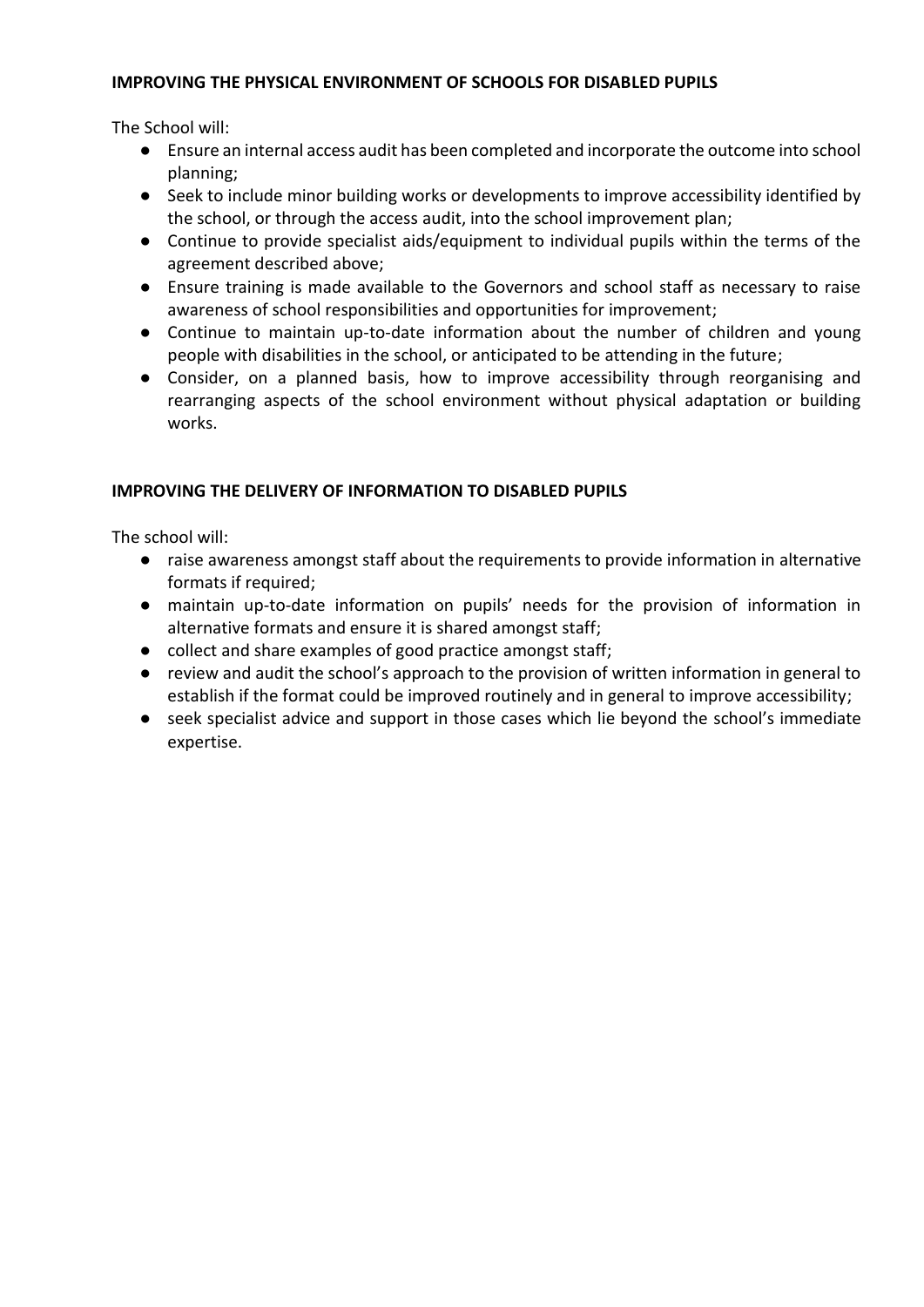# ACCESS PLAN – PHYSICAL ACCESS

| <b>TARGETS</b>          | <b>STRATEGIES</b>      | <b>OUTCOME</b>  | <b>TIMESCALE</b> | <b>SUCCESS</b><br><b>CRITERIA</b> | <b>MONITORING &amp;</b><br><b>EVALUATION</b> |
|-------------------------|------------------------|-----------------|------------------|-----------------------------------|----------------------------------------------|
| Audit of accessibility  | School plans to        | Site accessible | ongoing          | Review                            | <b>SLT</b>                                   |
| of school buildings by  | improve                |                 |                  | availability of                   | Governing Body                               |
| HT, POs and Link        | access to designated   |                 |                  | resources                         |                                              |
| Governor.               | areas over successive  |                 |                  | in delegated                      |                                              |
| Audit informs actions   | financial years        |                 |                  | budget and as                     |                                              |
| and implement as        |                        |                 |                  | necessary                         |                                              |
| budget allows           |                        |                 |                  | discuss with LA                   |                                              |
|                         |                        |                 |                  | funding under                     |                                              |
|                         |                        |                 |                  | schools                           |                                              |
|                         |                        |                 |                  | capital                           |                                              |
|                         |                        |                 |                  | programme/CR                      |                                              |
|                         |                        |                 |                  | AMP.                              |                                              |
| <b>Emergency access</b> | Fire escape plan to be | Plan            | Annually         | Fire evacuation                   | <b>SLT</b>                                   |
| All pupils and adults   | reviewed and           |                 |                  | procedures are                    | Governing Body                               |
| are able to evacuate    | updated as required    |                 |                  | relevant and                      | LA                                           |
| the building safely in  | at least annually      |                 |                  | ensure safety of                  | Fire Wardens                                 |
| an emergency            |                        |                 |                  | all pupils and                    |                                              |
|                         |                        |                 |                  | staff                             |                                              |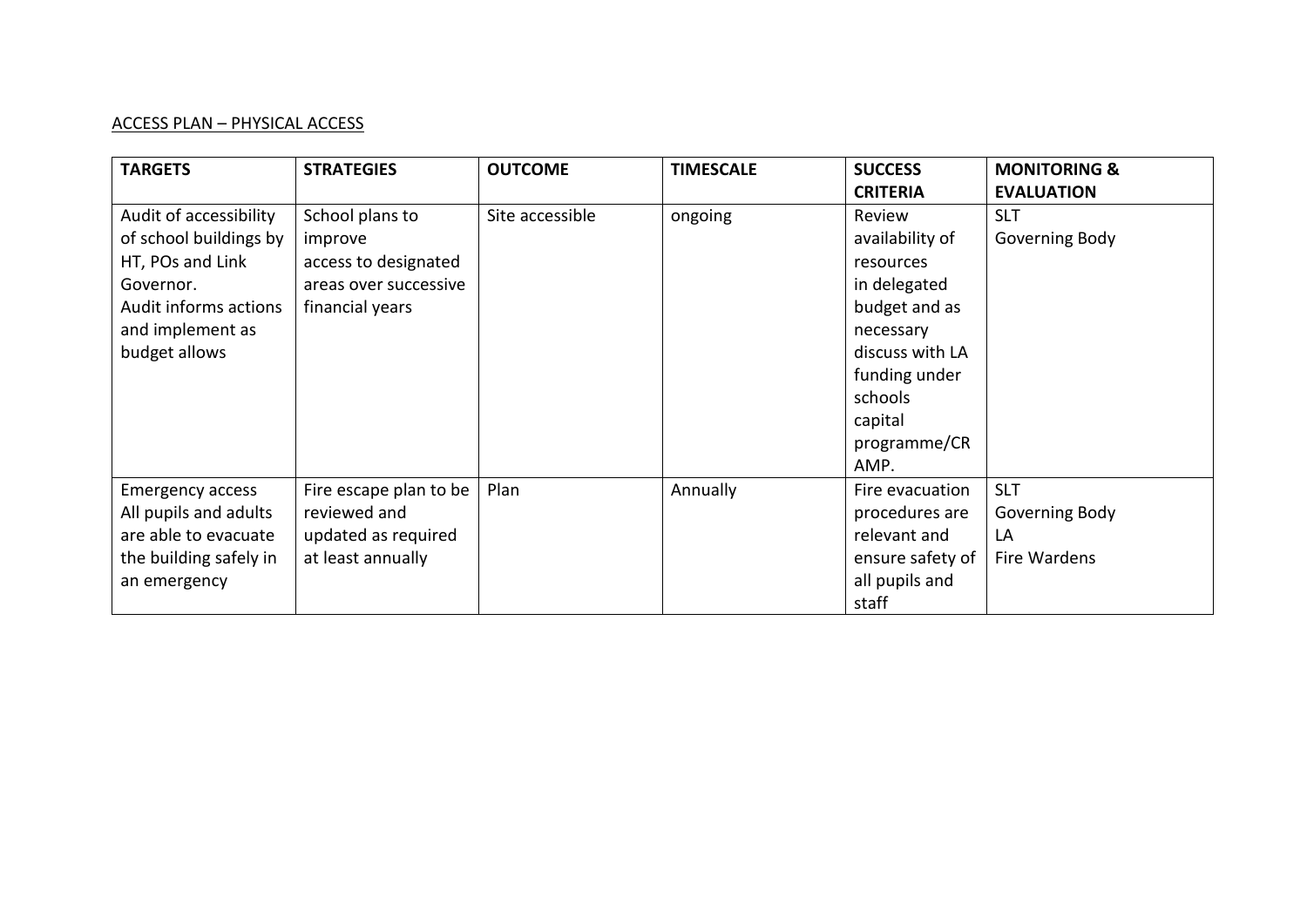# ACCESS PLAN – CURRICULUM

| <b>TARGETS</b>         | <b>STRATEGIES</b>     | <b>OUTCOME</b>         | <b>TIMESCALE</b> | <b>SUCCESS CRITERIA</b> | <b>MONITORING &amp;</b> |
|------------------------|-----------------------|------------------------|------------------|-------------------------|-------------------------|
|                        |                       |                        |                  |                         | <b>EVALUATION</b>       |
| All pupils have access | Pupils have an        | All pupils have access | ongoing          | All pupils have a       | <b>SLT</b>              |
| to a broad, balanced   | IEP/IDP that details  | to a broad and         |                  | differentiated          | Governing Body          |
| and relevant           | pupils needs with     | balanced curriculum,   |                  | curriculum which        |                         |
| curriculum that        | personalised          | differentiated to      |                  | meets their individual  |                         |
| meets their individual | curriculums where     | meet their individual  |                  | needs.                  |                         |
| needs                  | appropriate           | needs                  |                  |                         |                         |
| Differentiation for    | School to liaise with | Staff have the tools   | ongoing          | All pupils have a       | <b>SLT</b>              |
| hearing impaired       | LA Specialist         | to more fully meet     |                  | differentiated          | Governing Body          |
| pupils                 | Teacher/Outreach      | the requirements of    |                  | curriculum which        | Specialist Teacher      |
|                        | Service               | disabled pupils'       |                  | meets their individual  |                         |
|                        |                       | needs with regard to   |                  | needs.                  |                         |
|                        |                       | accessing the          |                  |                         |                         |
|                        |                       | curriculum             |                  |                         |                         |
| Differentiation for    | School to liaise with | Staff have the tools   | ongoing          | All pupils have a       | <b>SLT</b>              |
| visually impaired      | LA Specialist         | to more fully meet     |                  | differentiated          | Governing Body          |
| pupils                 | Teacher/Outreach      | the requirements of    |                  | curriculum which        | Specialist Teacher      |
|                        | Service               | disabled pupils'       |                  | meets their individual  |                         |
|                        |                       | needs with regard to   |                  | needs.                  |                         |
|                        |                       | accessing the          |                  |                         |                         |
|                        |                       | curriculum             |                  |                         |                         |
| Differentiation for    | School to liaise with | Staff have the tools   | ongoing          | All pupils have a       | <b>SLT</b>              |
| pupils with            | LA Specialist         | to more fully meet     |                  | differentiated          | Governing Body          |
| communication          | Teacher/Outreach      | the requirements of    |                  | curriculum which        | Speech & Language       |
| barriers               | Service               | disabled pupils'       |                  | meets their individual  | Therapist               |
|                        |                       | needs with regard to   |                  | needs.                  |                         |
|                        |                       | accessing the          |                  |                         |                         |
|                        |                       | curriculum             |                  |                         |                         |